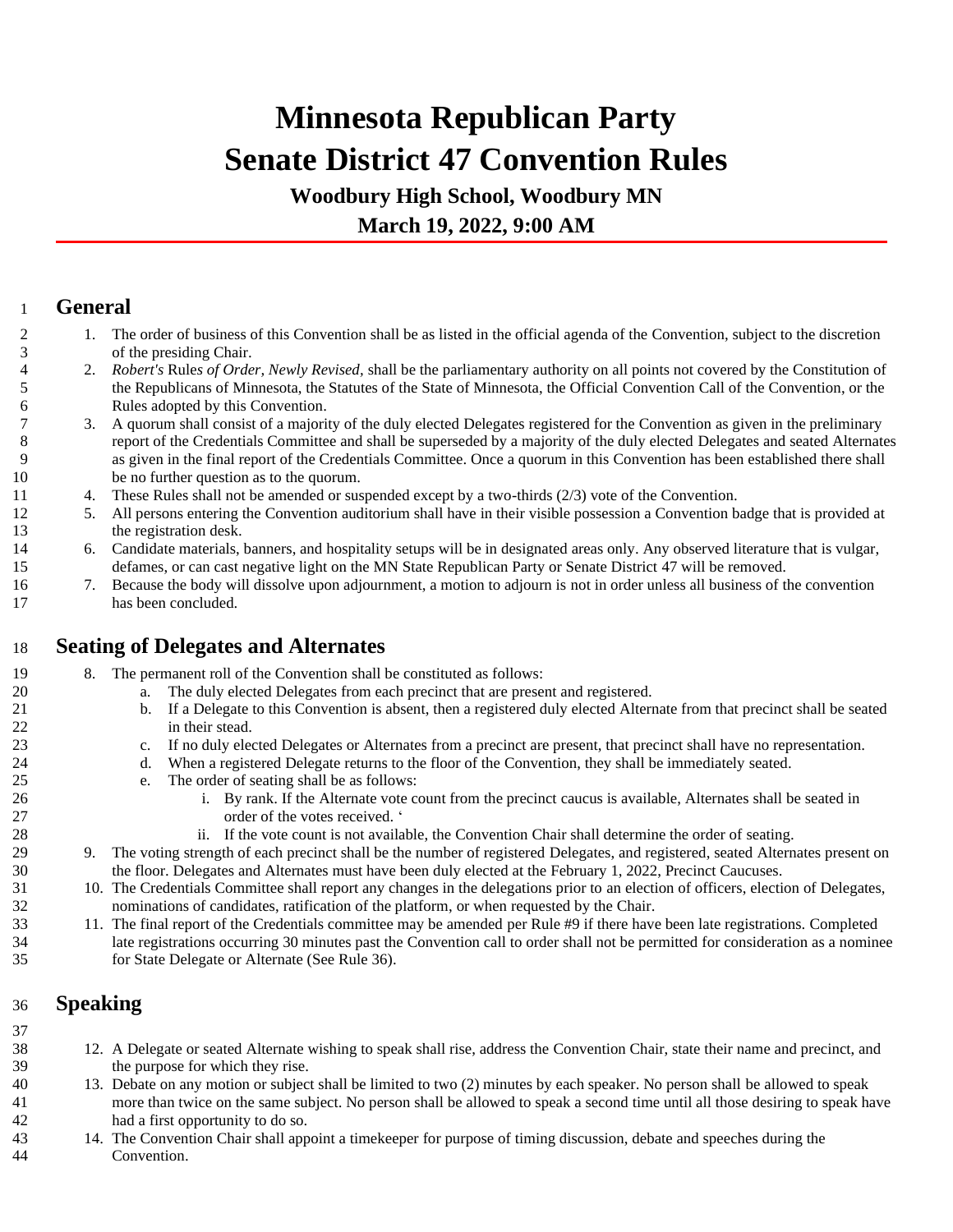- 15. The Convention Chair at any time may invite any office holder, candidate, candidate's surrogate or distinguished guest to address the Convention. The length of each address shall not exceed three (3) minutes, unless the Convention Chair gives approval for a longer period.
- 16. Visitors to the Convention will not be allowed to speak on the Convention floor or address the Convention unless such address is made under Rule 15. When in the Convention Hall, visitors must remain seated in the marked Visitor Section and must always remain silent so that the business of the Convention can proceed without distraction. The Convention Chair must instruct the Sergeant at Arms to immediately and permanently remove any visitor who is in violation of this Rule.
- a. If any Delegate or Seated Alternate deems a visitor to be in violation of this Rule, as a matter of Privilege they may request that the Convention Chair have the visitor(s) removed from the Convention Hall. Upon concurrence by two (2) or more Delegates or seated Alternates, the Chair must instruct the Sergeant at arms to immediately and permanently remove the specified visitor(s) from the Convention Hall.
- b. If any three (3) Delegates or Seated Alternates object to the removal of a visitor from the Convention Hall, they may request a vote by the Convention. The Chair shall then immediately call a vote on the issue, with no discussion. A vote in the affirmative shall be a vote to remove the visitor(s) from the Convention Hall. If a majority of those voting vote in the affirmative, the Chair must instruct the Sergeant at arms to immediately and permanently remove the specified visitor(s) from the Convention Hall. All visitors in the Convention Hall shall continue to be subject to Rule 16, regardless of any prior vote.

#### **Voting**

- 17. There shall be no voting under the unit Rule at this Convention.
- 18. Only Delegates and seated Alternates registered and present at this Convention shall be permitted to vote.
- 19. The vote on all questions shall be by voice vote subject to the following restrictions:
- a. A rising vote shall be taken if requested by any Delegate, seated Alternate, or at the discretion of the Chair.
- b. A roll call vote by precinct shall be taken if requested by five (5) or more precincts.
- c. A secret ballot may be moved by any Delegate and voted up or down without discussion.
- d. A secret ballot shall be used for all contested elections.
- 20. If there is a dispute as to the vote of any precinct, the Chair of the Convention shall appoint a judge and up to two tellers to canvass the vote of said precinct, and the judge shall report the same to the Convention.
- 21. No second shall be required to a motion to adopt the majority report of any committee. A minority report of any committee may be offered for substitution for the majority report if signed by three (3) committee members.
- 22. When the previous question has been ordered on any proposition on which there has been no debate: it shall be in order, before the final vote has been taken, to debate the proposition for three (3) minutes with one-half of that time allotted to those in favor, and one-half to those in opposition to the proposition, the same right of debate shall be allowed whenever a motion to lay on the table has been made on any proposition on which there has been no debate.

# **Endorsement**

- 23. There will be no nominations for State of Minnesota House or Senate District 47 candidates from the floor.
- a. However, if at least five (5) seated delegates address the convention chair and request that an eligible candidate be added to the nominations for a position, additional candidates may be considered. This provision must occur prior to the commencement of any candidate speeches or votes cast.
- 24. The endorsement procedure shall be in accordance with Article V, Section 3 of the Constitution of the Republican Party of Minnesota which provides as follows:

88 Endorsements. Any candidate for public office may be granted pre-primary endorsement by any state, Congressional District, BPOU or other authorized Convention if he/she receives a 60% vote of the Convention and if 60% is greater than or equal to at least a majority of the registered Delegates and Seated Alternates as established by the last report of the credentials committee preceding such vote.

- 25. Nominees and their representation may speak prior to balloting for not more than five (5) minutes.
- 26. All candidates nominated for endorsement for one office shall be voted on one ballot.
- 27. Only one candidate may be endorsed for a single office. If candidates for more than one office are to be endorsed, the Convention shall vote on each office separately.
- 28. When there are more than two candidates seeking endorsement, any candidate who receives 15% or less of the vote on any ballot shall be eliminated.
- 29. A secret ballot shall be required when there is more than one nominee for endorsement. If there is only one nominee a motion 100 for a voice vote shall be in order; Rule 19 will apply.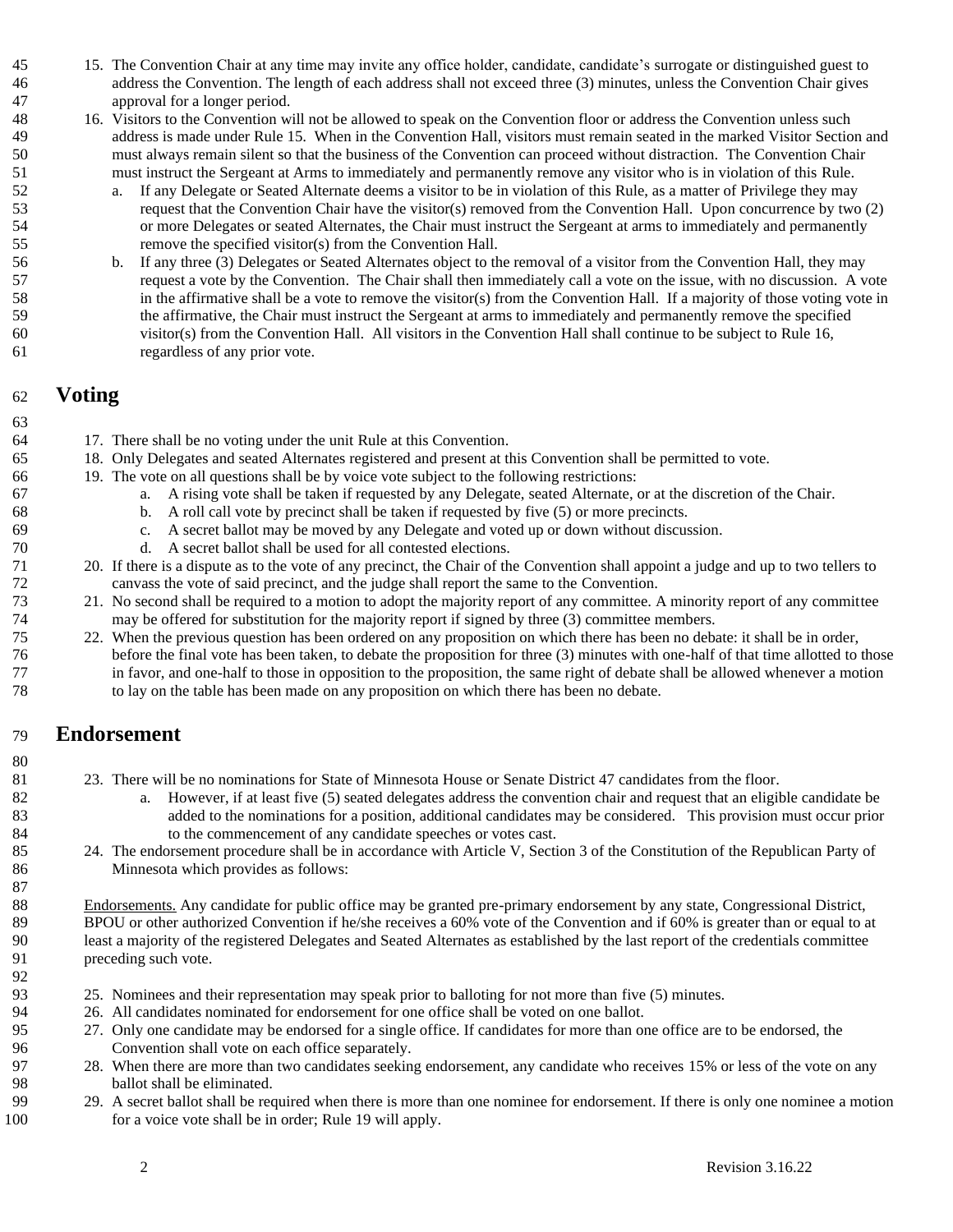- 30. Any candidate who receives an affirmative vote equal to or exceeding, 60% of the final credentials report of Delegates and seated Alternates, shall be considered endorsed.
- 31. Rules for 'no' endorsement follow in accordance with the Republican Party of Minnesota Constitution.
- 32. Acceptance speeches will be allowed by the endorsed candidates following the results of the vote, unless contested per Rule 105 20, for not more than (3) minutes.

# **Elections of Delegates and Alternates to Congressional District and State Convention**

- 
- 33. Nominees for Delegate or Alternate, or their designated speakers, may address the Convention for the purpose of stating their qualifications and stands on issues or candidates for a period not to exceed thirty (30) seconds.
- 34. Speaking and voting for candidates will proceed first for Congressional District 2 and then for Congressional District 4. Vote tallying and results for both will be held concurrently.
- 35. The method of voting shall be by one ballot with a single vote in the respective congressional district. The ballot cast shall contain a different name for each available position. In 2022, there are 3 delegates and 3 alternates allotted to Senate District 47 for CD2 and there are 26 delegates and 26 alternates allotted to Senate District 47 for CD4. Duly elected Delegates and Alternates at this Convention will serve at both the GOP Congressional District and Minnesota State Convention.
- a. Each ballot will allow for the selection of either up to 3 positions (CD2) or up to 26 positions (CD4) assigned in accordance with the delegate's precinct address. The top vote getters on the ballot will be Delegates. Alternates will be ranked by number of votes received. If any ballot contains more than the maximum allotment, duplicate names or invalid names, the entire ballot will be considered spoiled.
- b. All ties for alternate ranking will be decided by simple coin flip. This includes Delegate Alternate ties. Additional coin flips will be used as needed to successfully resolve all tie breakers.
- c. Candidates may run for either delegate or alternate. If running for alternate, the votes received will be used only for 123 the purposes of ranking
- 36. In the event there are fewer nominees for Delegate than available positions, a motion to unanimously elect the complete list of nominees will be in order.
- 37. Eligibility: Only those people who are registered and added to the nominations list will be eligible to receive votes. Those wishing to have their names placed into nomination (or their surrogates) must sign up with the Nomination Committee in advance of the convention or at the registration table at the Convention site. No nominations will be taken from the floor of the Convention. Candidates must be a duly elected Delegate or Alternate, seated or unseated, from the February 1, 2022, Precinct Caucus.
- 38. It is not necessary for a candidate to be physically present if all other requirements are met.
- 39. Nominations for Delegates and Alternates to CD4 and State Convention will close 30 minutes after the Convention is called to order.

# **Resolutions/Platform**

 40. Only those resolutions presented to the Resolutions/Platform Committee, and presented to the Convention Chair by the same, shall be eligible for discussion. Resolutions may not be submitted from the floor of the Convention. Discussion of a resolution shall not take place unless at least fifteen (15) Delegates and/or seated Alternates indicate a desire to have discussion of that resolution. If there is discussion, Rule 13 applies.

# **Executive Committee Elections**

41. Elections for vacant positions Senate District 47 Executive Committee shall occur in the following order:

- Full Senate District 47
- a. SD47 Chair
- b. SD47 Deputy Chair
- c. SD47 Treasurer
- d. SD47 Secretary
- 148 By House District (A and B)
- e. HD47 Chair (A/B)
- 150 f. HD47 Vice Chair (A/B)
- 42. Nominations: All nominations for Executive Committee positions shall be submitted and acknowledged by the nominations committee prior to the convention as stated on the official convention call. Nominations shall not be taken from the Convention floor except whereas any position remains vacant without a previously declared candidate.
- 43. Eligibility: